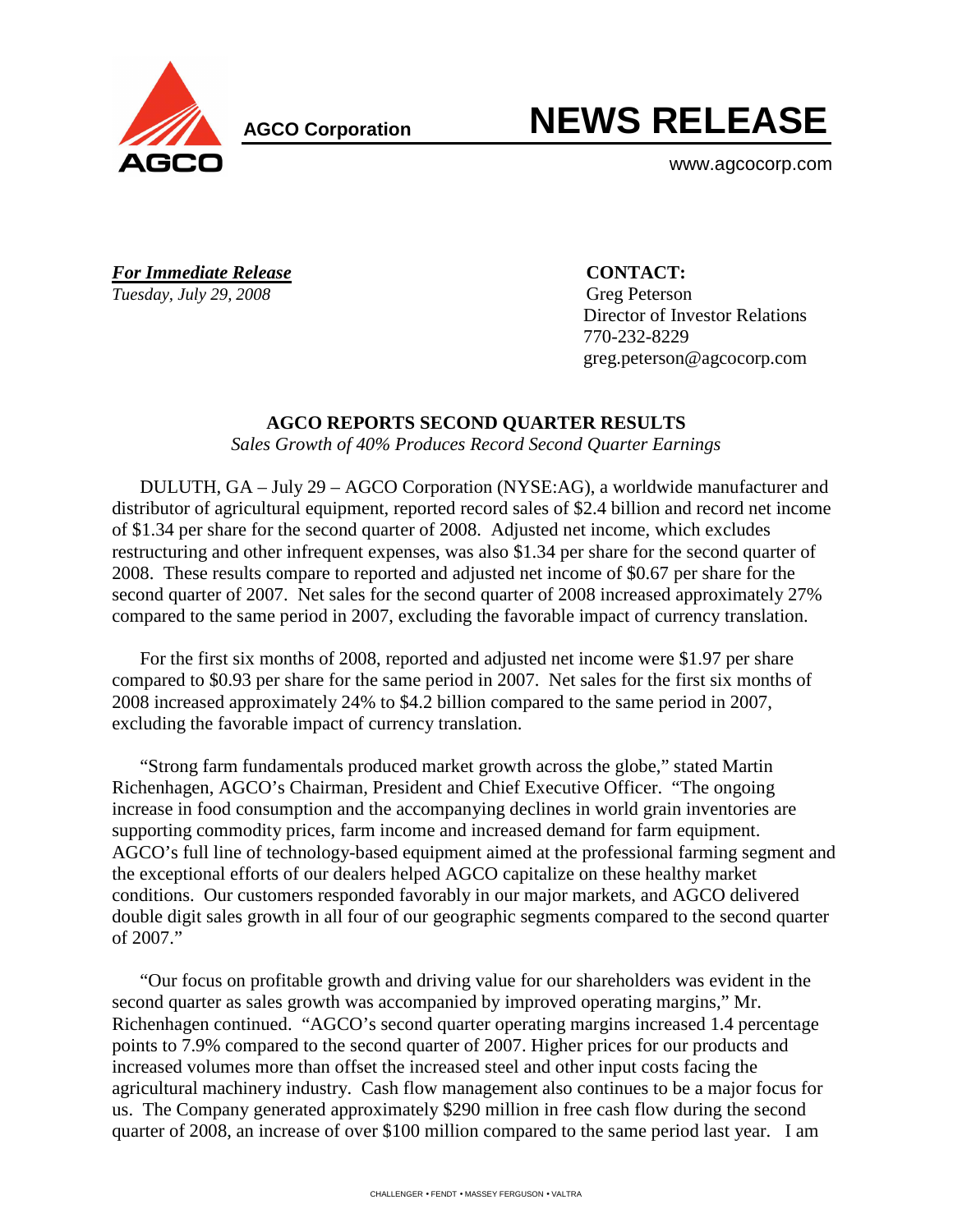pleased with our ability to deliver solid financial results while we remain customer focused in a very challenging operating environment."

#### *Second Quarter and Year-to-Date Results*

For the second quarter of 2008, net sales were \$2,395.4 million compared to \$1,711.4 million for the second quarter of 2007. AGCO reported net income of \$133.1 million, or \$1.34 per share, for the second quarter of 2008 compared to reported net income of \$63.8 million, or \$0.67 per share, for the second quarter of 2007. Adjusted net income, excluding restructuring and other infrequent expenses, was also \$133.1 million, or \$1.34 per share, for the second quarter of 2008 compared to \$64.0 million, or \$0.67 per share, for the second quarter of 2007.

AGCO reported net sales of \$4,182.0 million for the first six months of 2008, an increase of approximately 37.4% as compared to \$3,044.0 million in net sales for the first six months of 2007. For the first six months of 2008, AGCO reported net income of \$195.4 million, or \$1.97 per share compared to net income of \$88.3 million, or \$0.93 per share, for the first six months of 2007. Adjusted net income, excluding restructuring and other infrequent expenses, was \$195.5 million, or \$1.97 per share, for the first six months of 2008 compared to \$88.5 million, or \$0.93 per share, for the first six months of 2007.

Net sales increased 26.6% in the second quarter of 2008 compared to the same period in 2007, excluding currency translation impacts of \$228.9 million. For the first six months of 2008, net sales grew 24.2% compared to the first six months of 2007, excluding currency impacts of \$402.8 million. Sales in the second quarter of 2008 in AGCO's Europe/Africa/Middle East (EAME) segment increased approximately 23% when compared to the second quarter of 2007, excluding favorable currency translation impacts of \$160.9 million, due to growth in Germany, France, Scandinavia and the United Kingdom. Continued strong market conditions in Brazil during the second quarter of 2008 generated sales growth of approximately 27% in the South American segment, excluding favorable currency translation impacts of \$53.6 million, compared to the same period in 2007. Strong farm economics produced sales growth in the second quarter of 2008 in the North American segment of approximately 34% compared to the second quarter of 2007, excluding favorable currency translation impacts of \$8.8 million. The improved harvest in Australia resulted in second quarter net sales growth in 2008 of approximately 66% in AGCO's Asia/Pacific region compared to the same period in 2007.

Income from operations for the second quarter and first six months of 2008 increased approximately \$78.5 million and \$127.1 million, respectively, compared to the same periods in 2007. The improvement resulted from the increase in net sales, improved product mix and cost control initiatives. Pricing actions offset the impact of rising manufacturing input costs during the second quarter of 2008. Unit production of tractors and combines for the second quarter of 2008 was approximately 19% above comparable 2007 levels.

AGCO's EAME region reported an increase in income from operations of approximately \$63.2 million in the second quarter of 2008 compared to the second quarter of 2007. The increase was primarily due to improved sales, currency translation and a richer sales mix. Demand from the professional farming segment and developing markets in Central and Eastern Europe drove sales growth in the second quarter of 2008 of over 20% for the Fendt, Valtra and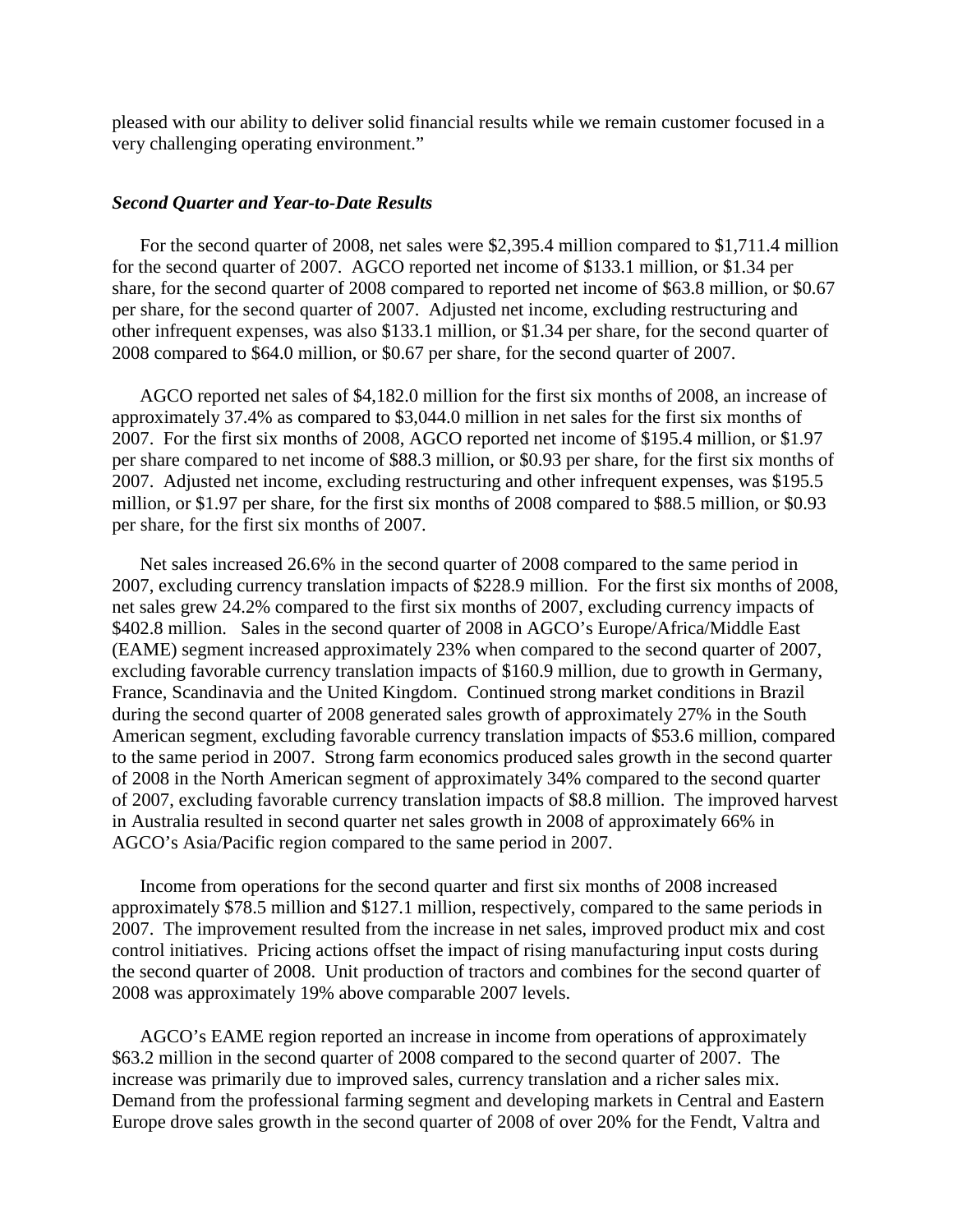Massey Ferguson brands compared to the same period last year. For the first six months of 2008, income from operations increased approximately \$113.5 million compared to the same period in 2007.

Income from operations for the South American region increased approximately \$6.1 million in the second quarter of 2008 compared to the same period in 2007. In Brazil, market demand continues to improve, primarily in the row crop and sugar cane sectors, resulting in sales and income growth. For the first six months of 2008, income from operations for the South American region increased approximately \$20.8 million compared to the same period in 2007.

Results in AGCO's North American region benefited from the healthy farm economy and a strengthening distribution network. In the second quarter of 2008, operating income grew \$13.5 million compared to the same period in 2007. Strong sales growth and improved margins offset adverse currency impacts on products sourced from Brazil and Europe. Income from operations improved by approximately \$7.8 million for the first six months of 2008 compared to the same period in 2007.

Income from operations in the Asia/Pacific region increased approximately \$6.1 million in the second quarter and approximately \$8.8 million for the first six months of 2008 compared to 2007 driven by improved market conditions in Australia and New Zealand.

#### *Regional Market Results*

*North America* – Industry unit retail sales of tractors for the first six months of 2008 decreased approximately 6% over the comparable prior year period. Industry unit retail sales of tractors over 100 horsepower increased compared to the prior year, while industry sales of tractors under 100 horsepower declined during the first six months of 2008. Industry unit retail sales of combines for the first six months of 2008 increased approximately 18% from the prior year period. AGCO's unit retail sales of tractors were flat in the first six months of 2008, while sales of combines were up compared to the same period in 2007.

*Europe –* Industry unit retail sales of tractors for the first six months of 2008 increased approximately 8% compared to the prior year period. Retail demand improved in Central and Eastern Europe, the United Kingdom, Germany and France. AGCO's unit retail sales of tractors for the first six months of 2008 were higher when compared to the prior year period.

*South America –* Industry unit retail sales of tractors increased approximately 42% and industry unit retail sales of combines increased approximately 82% for the first six months of 2008 compared to the prior year period. AGCO's South American unit retail sales of tractors and combines also increased in the first six months of 2008 compared to 2007.

*Rest of World Markets –* Outside of North America, Europe and South America, AGCO's net sales for the first six months of 2008 increased approximately 17.6% compared to 2007 primarily due to higher sales in Australia and New Zealand.

 "Growing demand for food in developing economies and for energy worldwide have grain stocks at their lowest levels in decades," stated Mr. Richenhagen. "Focus on improved yields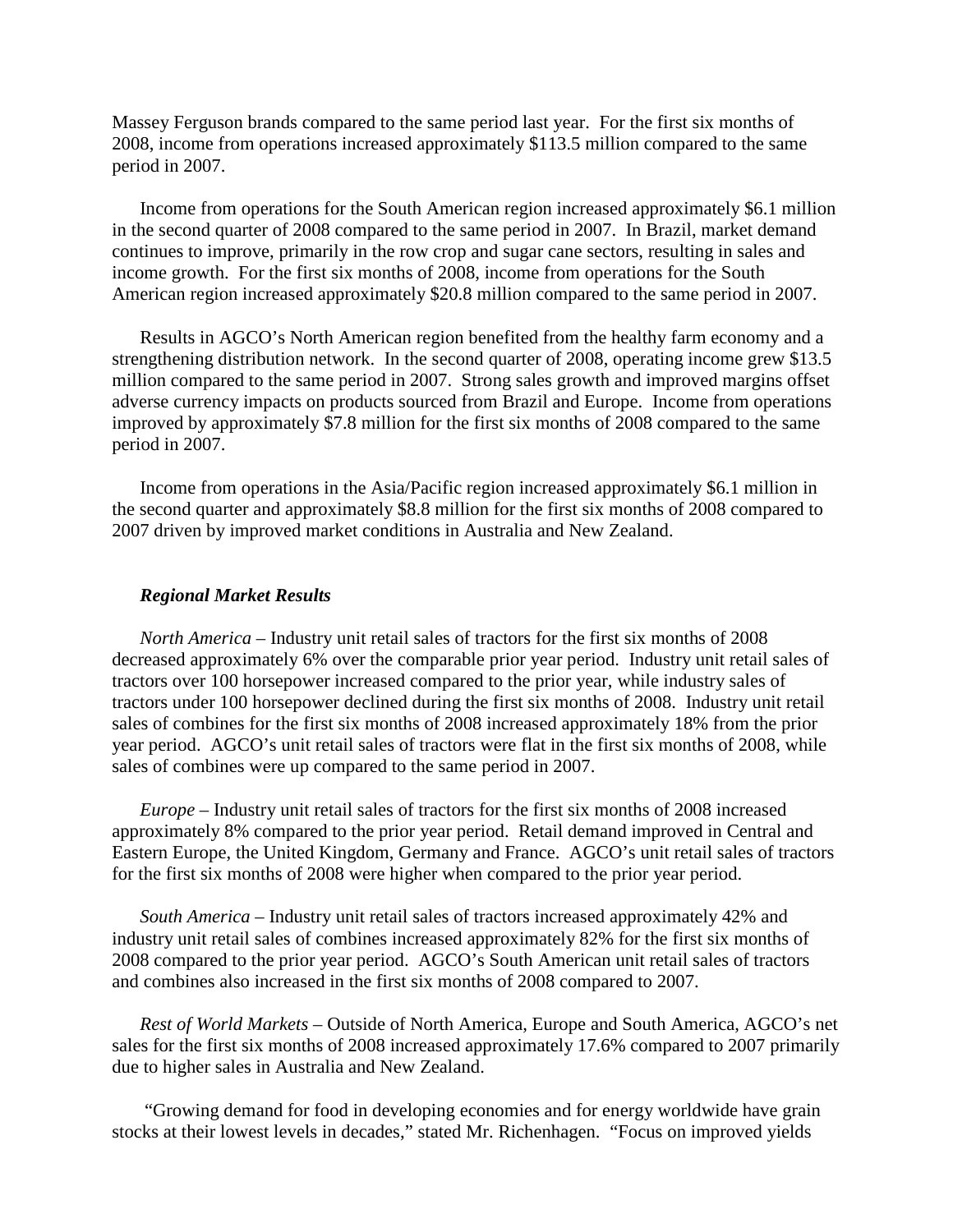and more crop production is generating strong demand for farm equipment in all of the major markets in the first half of 2008. Despite a wet spring and flooding in the Midwest, industry sales in the U.S. remained strong in the higher horsepower segments. Solid farm economics and the outlook for good harvests helped to maintain industry demand in Western Europe at elevated levels. In Brazil, industry tractor sales are above prior peak levels, and combine sales continued their strong recovery. As a result of our positive long-term market outlook and in order to facilitate our continuing growth ambitions, we initiated investments of an additional \$100 million over the next two years on capacity expansions in a number of our production facilities around the world."

#### *Outlook*

2008 farm equipment demand is expected to increase from strong 2007 levels. In Europe, growth in industry retail sales in Western Europe and continued market expansion in Eastern Europe is expected to result in sales above last year's strong levels. Weakness in the general economic conditions in North America is expected to produce lower industry retail sales of low and medium horsepower tractors, but strong demand from the professional farming segment is projected to result in increased industry retail sales of high horsepower tractors and combines compared to 2007. In South America, favorable farm fundamentals in Brazil and expanding acreage are expected to produce increased industry retail sales.

For the full year of 2008, AGCO is targeting earnings per share in a range from \$3.60 to \$3.70. The projected increase in earnings is expected to result from net sales growth of between 26% and 28% compared to 2007. The impact of raw material cost inflation is expected to increase in the second half of the year, with a more significant impact in the third quarter. The benefit of AGCO's pricing actions is also expected to increase during the remainder of 2008, with the largest benefit occurring in the fourth quarter. Projected operating margin improvement in 2008 resulting from higher sales volumes and cost reduction efforts is expected to be reduced by spending on strategic initiatives and the negative impact of currency translation.

\* \* \* \* \*

AGCO will be hosting a conference call with respect to this earnings announcement at 10:00 a.m. Eastern Time on Tuesday, July 29, 2008. The Company will refer to slides on its conference call. Interested persons can access the conference call and slide presentation via AGCO's website at www.agcocorp.com on the "Investors/Media/Calendar of Events" page. A replay of the conference call will be available approximately two hours after the conclusion of the conference call for twelve months following the call. A copy of this press release will be available on AGCO's website for at least twelve months following the call.

\* \* \* \* \*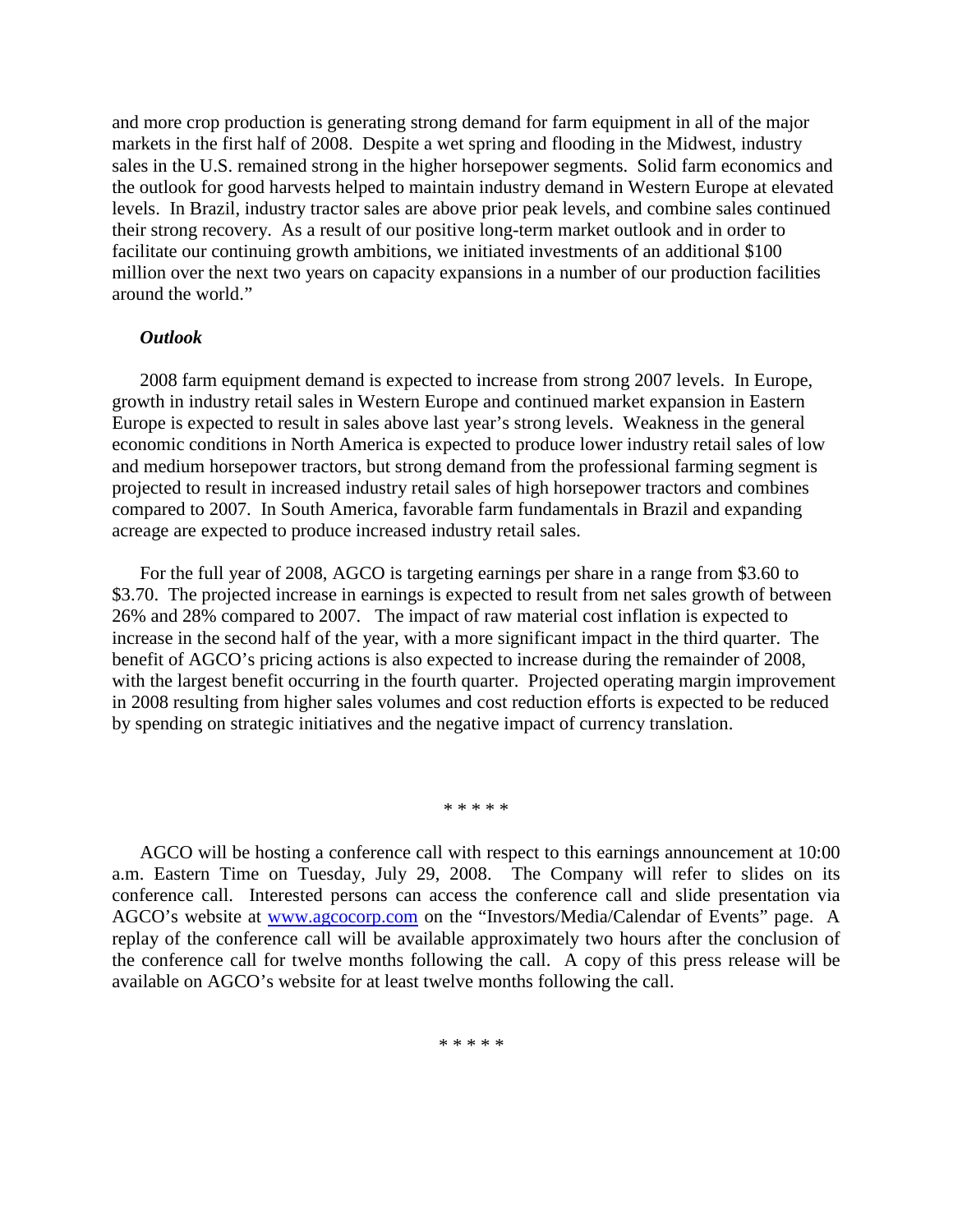# *Safe Harbor Statement*

Statements that are not historical facts, including the projections of retail sales, market conditions, industry demand, general economic conditions, net sales, earnings per share, operating margins, strategic initiatives, currency translation impacts and material cost increases are forward-looking and subject to risks which could cause actual results to differ materially from those suggested by the statements. These forward-looking statements involve a number of risks and uncertainties. The following are among the factors that could cause actual results to differ materially from the results discussed in or implied by the forward-looking statements. Further information concerning these and other factors is included in AGCO's filings with the Securities and Exchange Commission, including its Form 10-K for the year ended December 31, 2007. AGCO disclaims any obligation to update any forward-looking statements.

- Our financial results depend entirely upon the agricultural industry, and factors that adversely affect the agricultural industry generally, including increases in oil costs, will adversely affect us.
- Our success depends on the introduction of new products, which require substantial expenditures and may not be well received in the market place.
- We depend on suppliers for components and parts for our products, and any failure by our suppliers to provide products as needed, or by us to promptly address supplier issues, will adversely impact our ability to timely and efficiently manufacture and sell our products.
- A majority of our sales and manufacturing takes place outside of the United States, and, as a result, we are exposed to risks related to foreign laws, taxes, economic conditions, labor supply and relations, political conditions and governmental policies. These risks may delay or reduce our realization of value from our international operations.
- Currency exchange rate and interest rate changes can adversely affect the competitiveness and profitability of our products.
- We are subject to extensive environmental laws and regulations, and our compliance with, or our failure to comply with, existing or future laws and regulations could delay production of our products or otherwise adversely affect our business.
- Our labor force is heavily unionized, and our contractual and legal obligations under collective bargaining agreements and labor laws subject us to the risks of work interruption or stoppage and could cause our costs to be higher.
- We have significant pension obligations with respect to our employees.
- We are subject to fluctuations in raw material prices and availability, which may cause delays in the production of our products or otherwise adversely affect our manufacturing costs.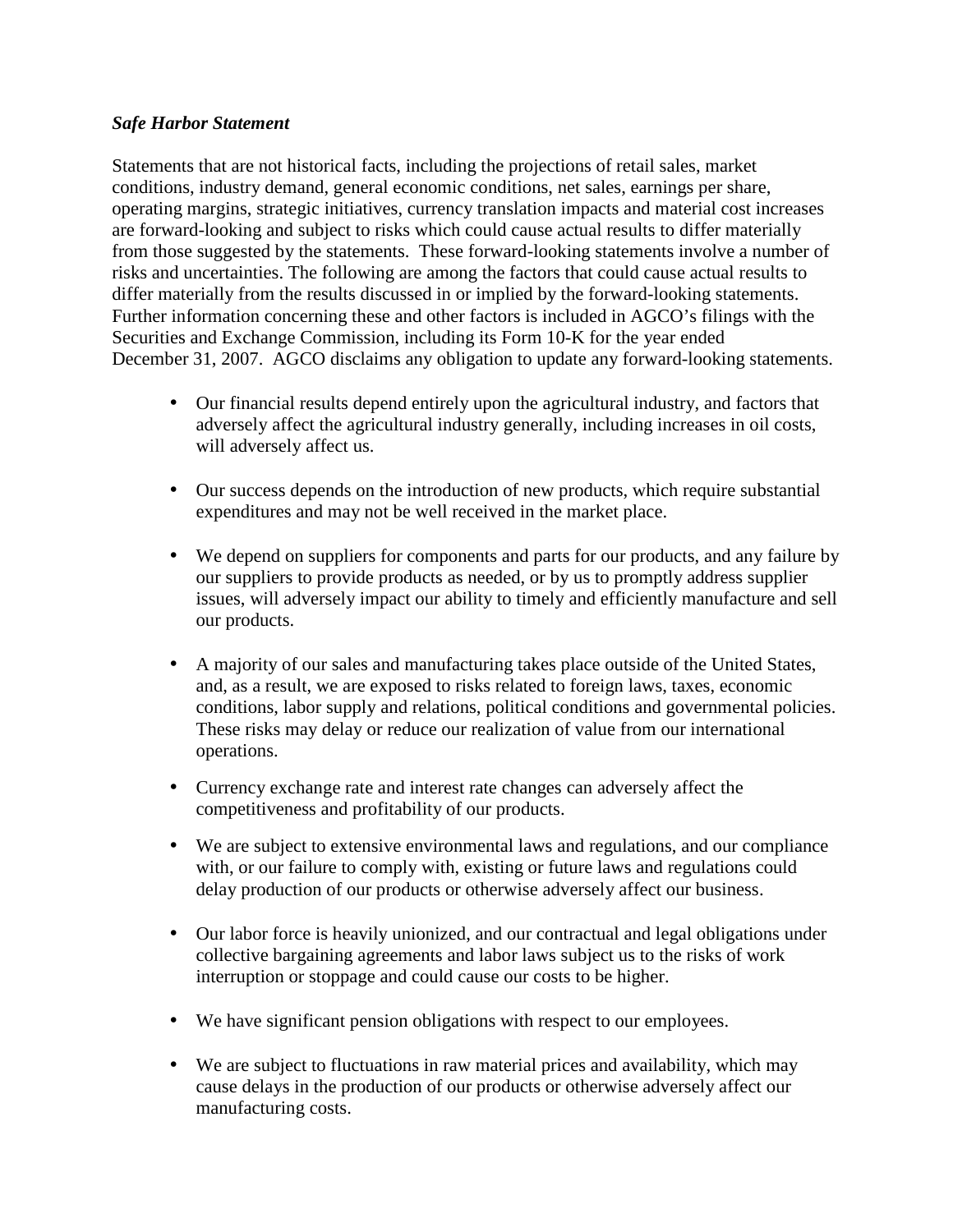- The agricultural equipment industry is highly seasonal, and seasonal fluctuations significantly impact our results of operations and cash flows.
- We face significant competition and, if we are unable to compete successfully against other agricultural equipment manufacturers, we would lose customers and our revenues and profitability would decline.
- We have a substantial amount of indebtedness, and, as a result, we are subject to certain restrictive covenants and payment obligations that may adversely affect our ability to operate and expand our business.

\* \* \* \* \*

# *About AGCO*

Founded in 1990, AGCO Corporation (NYSE: AG) (www.agcocorp.com) is a global manufacturer of agricultural equipment and related replacement parts. AGCO offers a full product line including tractors, combines, hay tools, sprayers, forage, tillage equipment and implements, which are distributed through more than 3,000 independent dealers and distributors in more than 140 countries worldwide. AGCO products include the following well-known brands: Challenger<sup>®</sup>, Fendt<sup>®</sup>, Massey Ferguson<sup>®</sup> and Valtra®. AGCO provides retail financing through AGCO Finance. The Company is headquartered in Duluth, Georgia and, in 2007, had net sales of \$6.8 billion.

# # # # #

Please visit our website at www.agcocorp.com.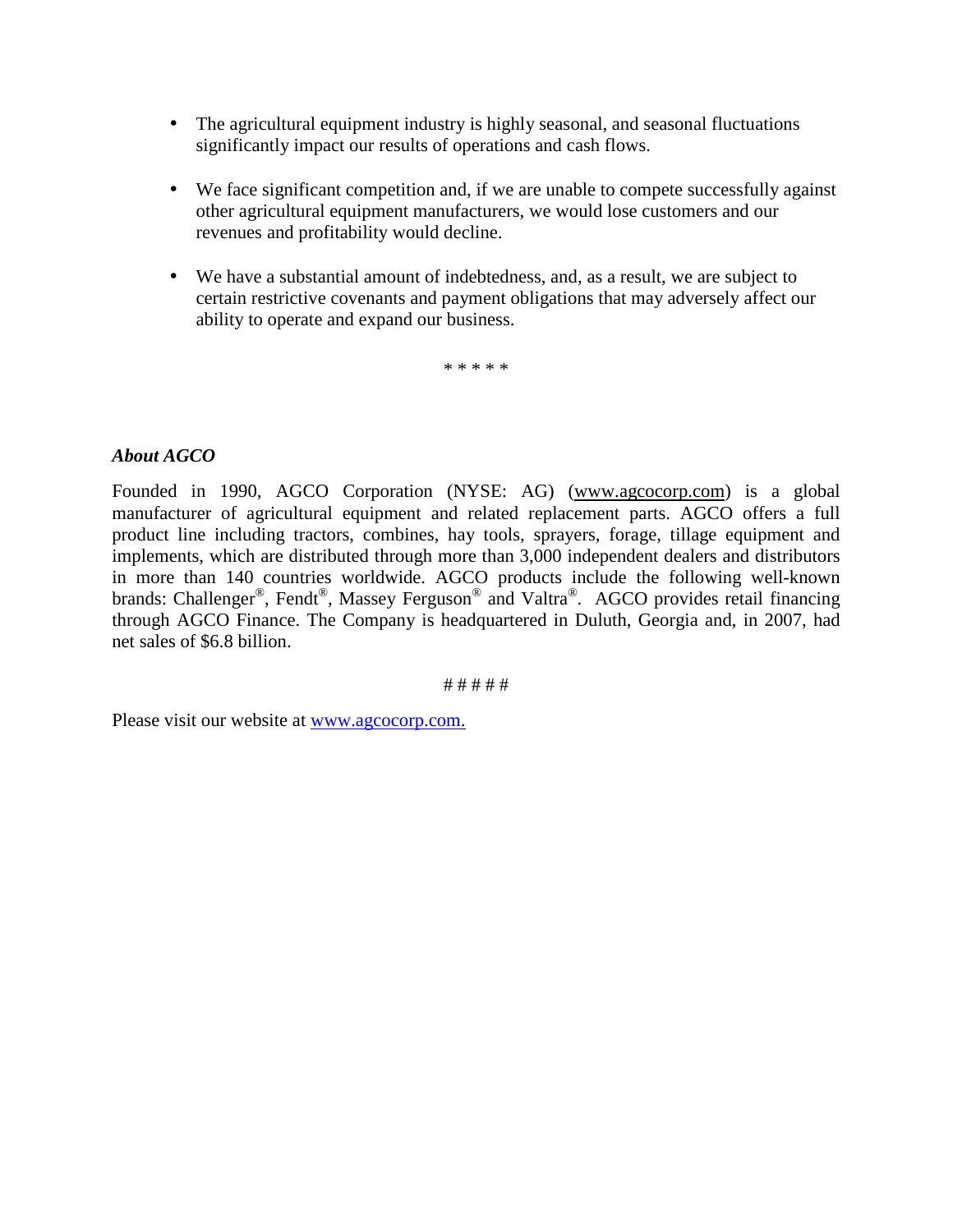# AGCO CORPORATION AND SUBSIDIARIES CONDENSED CONSOLIDATED BALANCE SHEETS (unaudited and in millions)

|                                                                            | June 30,<br>2008 | December 31,<br>2007    |
|----------------------------------------------------------------------------|------------------|-------------------------|
| <b>ASSETS</b>                                                              |                  |                         |
| <b>Current Assets:</b>                                                     |                  |                         |
| Cash and cash equivalents                                                  | \$<br>558.5      | \$<br>582.4             |
| Accounts and notes receivable, net                                         | 834.3            | 766.4                   |
| Inventories, net                                                           | 1,526.4          | 1,134.2                 |
| Deferred tax assets                                                        | 44.5             | 52.7                    |
| Other current assets                                                       | 244.8            | 186.0                   |
| Total current assets                                                       | 3,208.5          | 2,721.7                 |
| Property, plant and equipment, net                                         | 841.9            | 753.0                   |
| Investment in affiliates                                                   | 322.3            | 284.6                   |
| Deferred tax assets                                                        | 78.5             | 89.1                    |
| Other assets                                                               | 77.9             | 67.9                    |
| Intangible assets, net                                                     | 206.5            | 205.7                   |
| Goodwill                                                                   | 722.9            | 665.6                   |
| Total assets                                                               | \$<br>5,458.5    | \$<br>4,787.6           |
| <b>LIABILITIES AND STOCKHOLDERS' EQUITY</b><br><b>Current Liabilities:</b> |                  |                         |
| Current portion of long-term debt                                          | \$               | \$<br>0.2               |
| Convertible senior subordinated notes                                      | 402.5            | 402.5                   |
| Accounts payable                                                           | 973.4            | 827.1                   |
| Accrued expenses                                                           | 888.3            | 773.2                   |
| Other current liabilities                                                  | 81.8             | 80.3                    |
| Total current liabilities                                                  | 2,346.0          | 2,083.3                 |
| Long-term debt, less current portion                                       | 315.3            | 294.1                   |
| Pensions and postretirement health care benefits                           | 144.6            | 150.3                   |
| Deferred tax liabilities                                                   | 170.7            | 163.6                   |
| Other noncurrent liabilities                                               | 59.4             | 53.3                    |
| <b>Total liabilities</b>                                                   | 3,036.0          | 2,744.6                 |
| Stockholders' Equity:                                                      |                  |                         |
| Common stock                                                               | 0.9              | 0.9                     |
| Additional paid-in capital                                                 | 954.7            | 942.7                   |
| Retained earnings                                                          | 1,214.7          | 1,020.4                 |
| Accumulated other comprehensive income                                     | 252.2            | 79.0                    |
| Total stockholders' equity                                                 | 2,422.5          | 2,043.0                 |
| Total liabilities and stockholders' equity                                 | \$<br>5,458.5    | $\mathbb{S}$<br>4,787.6 |
|                                                                            |                  |                         |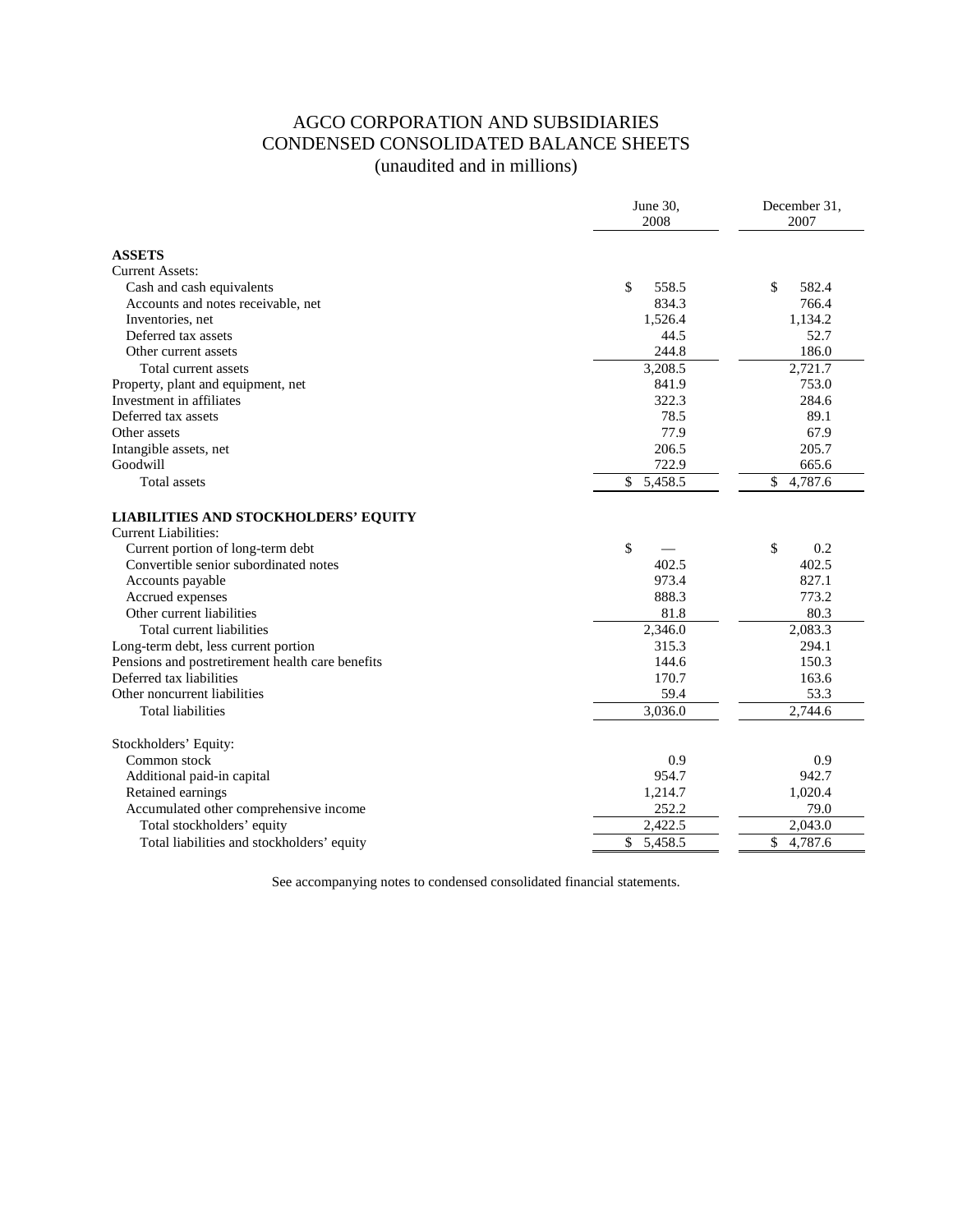# AGCO CORPORATION AND SUBSIDIARIES CONDENSED CONSOLIDATED STATEMENTS OF OPERATIONS (unaudited and in millions, except per share data)

|                                                                             | Three Months Ended June 30, |               |  |  |
|-----------------------------------------------------------------------------|-----------------------------|---------------|--|--|
|                                                                             | 2008                        | 2007          |  |  |
| Net sales                                                                   | \$2,395.4                   | \$<br>1,711.4 |  |  |
| Cost of goods sold                                                          | 1,967.2                     | 1,414.4       |  |  |
| Gross profit                                                                | 428.2                       | 297.0         |  |  |
| Selling, general and administrative expenses                                | 181.0                       | 144.4         |  |  |
| Engineering expenses                                                        | 53.0                        | 37.3          |  |  |
| Restructuring and other infrequent expenses                                 | 0.1                         | 0.3           |  |  |
| Amortization of intangibles                                                 | 5.0                         | 4.4           |  |  |
| Income from operations                                                      | 189.1                       | 110.6         |  |  |
| Interest expense, net                                                       | 5.5                         | 7.5           |  |  |
| Other expense, net                                                          | 9.6                         | 9.5           |  |  |
| Income before income taxes and equity in net earnings of affiliates         | 174.0                       | 93.6          |  |  |
| Income tax provision                                                        | 55.5                        | 36.1          |  |  |
| Income before equity in net earnings of affiliates                          | 118.5                       | 57.5          |  |  |
| Equity in net earnings of affiliates                                        | 14.6                        | 6.3           |  |  |
| Net income                                                                  | \$<br>133.1                 | \$<br>63.8    |  |  |
| Net income per common share:                                                |                             |               |  |  |
| <b>Basic</b>                                                                | 1.45<br>\$                  | 0.70<br>\$    |  |  |
| Diluted                                                                     | \$<br>1.34                  | \$<br>0.67    |  |  |
| Weighted average number of common and common equivalent shares outstanding: |                             |               |  |  |
| Basic                                                                       | 91.7                        | 91.5          |  |  |
| Diluted                                                                     | 99.1                        | 95.9          |  |  |
|                                                                             |                             |               |  |  |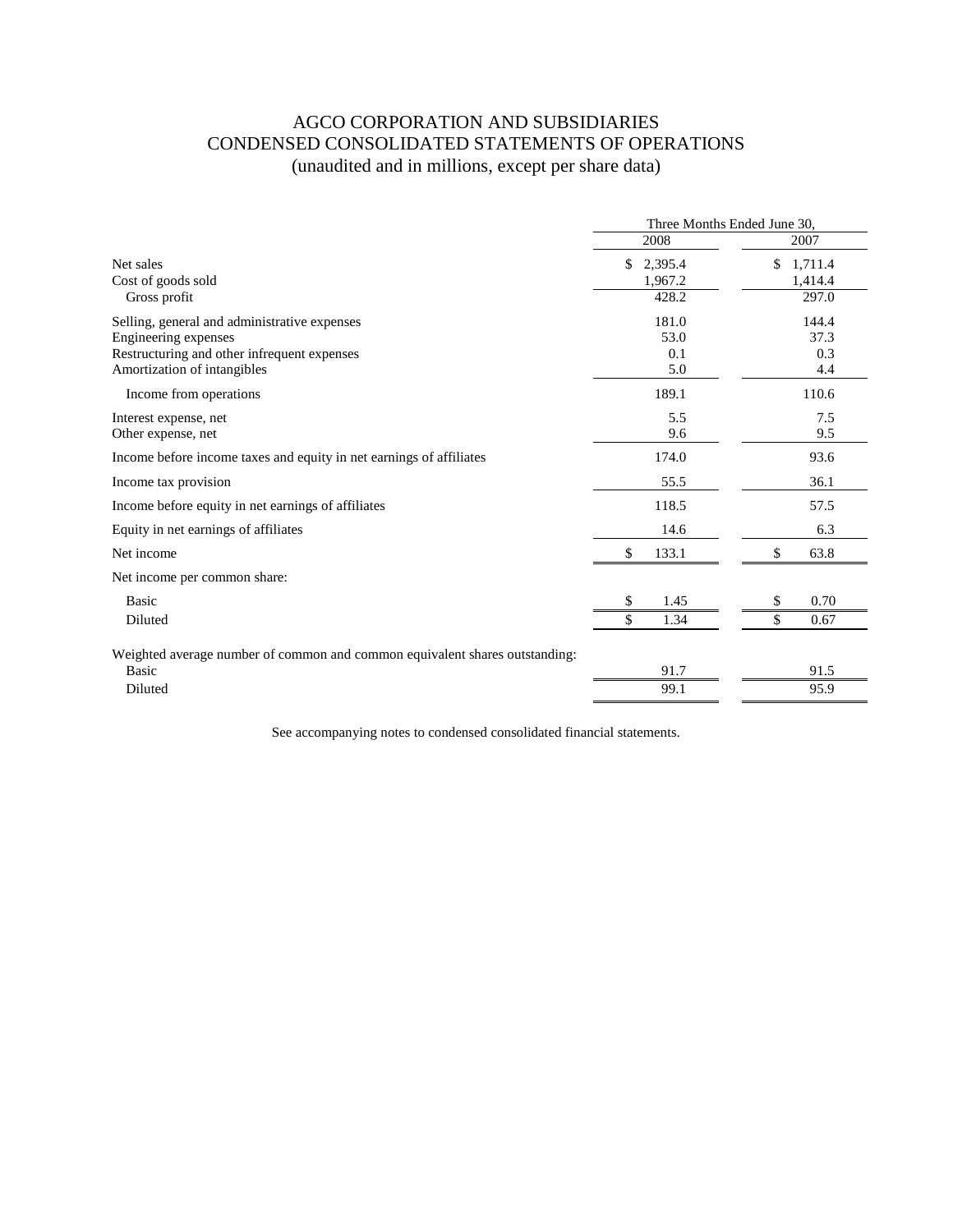# AGCO CORPORATION AND SUBSIDIARIES CONDENSED CONSOLIDATED STATEMENTS OF OPERATIONS (unaudited and in millions, except per share data)

|                                                                             | Six Months Ended June 30, |               |  |
|-----------------------------------------------------------------------------|---------------------------|---------------|--|
|                                                                             | 2008                      | 2007          |  |
| Net sales                                                                   | \$4,182.0                 | \$<br>3,044.0 |  |
| Cost of goods sold                                                          | 3,438.6                   | 2,527.6       |  |
| Gross profit                                                                | 743.4                     | 516.4         |  |
| Selling, general and administrative expenses                                | 351.6                     | 281.6         |  |
| Engineering expenses                                                        | 98.4                      | 69.7          |  |
| Restructuring and other infrequent expenses                                 | 0.2                       | 0.3           |  |
| Amortization of intangibles                                                 | 9.9                       | 8.6           |  |
| Income from operations                                                      | 283.3                     | 156.2         |  |
| Interest expense, net                                                       | 10.6                      | 14.2          |  |
| Other expense, net                                                          | 15.6                      | 18.1          |  |
| Income before income taxes and equity in net earnings of affiliates         | 257.1                     | 123.9         |  |
| Income tax provision                                                        | 85.3                      | 48.9          |  |
| Income before equity in net earnings of affiliates                          | 171.8                     | 75.0          |  |
| Equity in net earnings of affiliates                                        | 23.6                      | 13.3          |  |
| Net income                                                                  | \$<br>195.4               | \$<br>88.3    |  |
| Net income per common share:                                                |                           |               |  |
| <b>Basic</b>                                                                | 2.13<br>\$                | 0.97<br>\$    |  |
| Diluted                                                                     | \$<br>1.97                | \$<br>0.93    |  |
| Weighted average number of common and common equivalent shares outstanding: |                           |               |  |
| <b>Basic</b>                                                                | 91.7                      | 91.4          |  |
| Diluted                                                                     | 99.2                      | 95.4          |  |
|                                                                             |                           |               |  |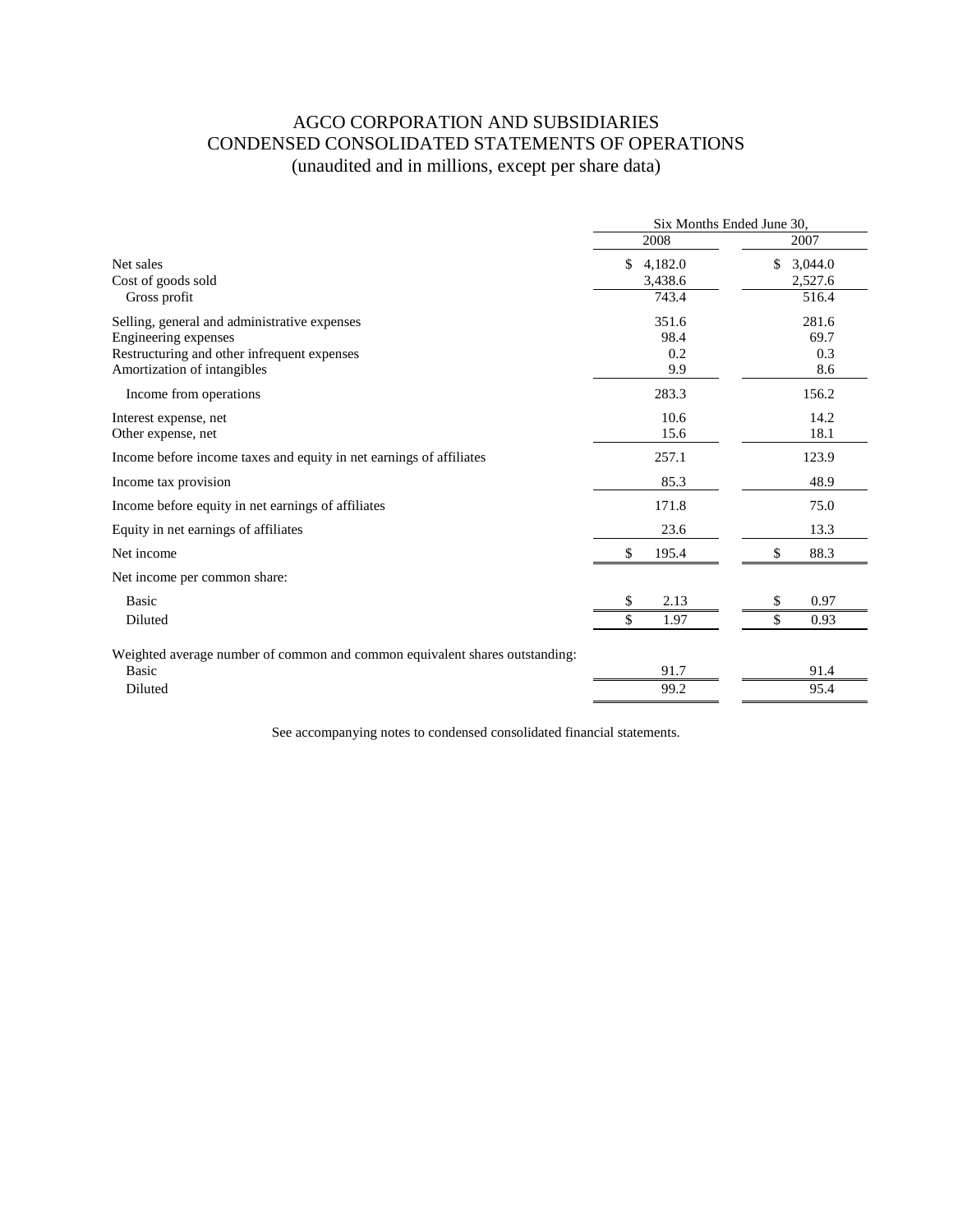# AGCO CORPORATION AND SUBSIDIARIES CONDENSED CONSOLIDATED STATEMENTS OF CASH FLOWS (unaudited and in millions)

|                                                                                 | Six Months Ended June 30, |             |  |
|---------------------------------------------------------------------------------|---------------------------|-------------|--|
|                                                                                 | 2008                      | 2007        |  |
| Cash flows from operating activities:                                           |                           |             |  |
| Net income                                                                      | \$<br>195.4               | 88.3<br>\$  |  |
| Adjustments to reconcile net income to net cash provided by (used in) operating |                           |             |  |
| activities:                                                                     |                           |             |  |
| Depreciation                                                                    | 63.5                      | 53.7        |  |
| Deferred debt issuance cost amortization                                        | 1.8                       | 2.7         |  |
| Amortization of intangibles                                                     | 9.9                       | 8.6         |  |
| Stock compensation                                                              | 15.0                      | 3.3         |  |
| Equity in net earnings of affiliates, net of cash received                      | (15.8)                    | 0.2         |  |
| Deferred income tax provision                                                   | 17.2                      | 9.3         |  |
| Gain on sale of property, plant and equipment                                   | (0.1)                     |             |  |
| Changes in operating assets and liabilities:                                    |                           |             |  |
| Accounts and notes receivable, net                                              | (9.2)                     | (34.3)      |  |
| Inventories, net                                                                | (320.4)                   | (153.1)     |  |
| Other current and noncurrent assets                                             | (39.7)                    | (8.8)       |  |
| Accounts payable                                                                | 85.9                      | (4.1)       |  |
| Accrued expenses                                                                | 69.3                      | 9.5         |  |
| Other current and noncurrent liabilities                                        | (11.5)                    | (2.4)       |  |
| Total adjustments                                                               | (134.1)                   | (115.4)     |  |
| Net cash provided by (used in) operating activities                             | 61.3                      | (27.1)      |  |
| Cash flows from investing activities:                                           |                           |             |  |
| Purchase of property, plant and equipment                                       | (99.7)                    | (48.9)      |  |
| Proceeds from sales of property, plant and equipment                            | 1.8                       | 0.5         |  |
| Investments in unconsolidated affiliates                                        | (0.4)                     |             |  |
| Net cash used in investing activities                                           | (98.3)                    | (48.4)      |  |
| Cash flows from financing activities:                                           |                           |             |  |
| Proceeds from (repayments of) debt obligations, net                             | 1.6                       | (110.3)     |  |
| Proceeds from issuance of common stock                                          | 0.2                       | 7.4         |  |
| Payment of minimum tax withholdings on stock compensation                       | (3.1)                     |             |  |
| Payment of debt issuance costs                                                  | (1.3)                     | (0.2)       |  |
| Net cash used in financing activities                                           | (2.6)                     | (103.1)     |  |
| Effect of exchange rate changes on cash and cash equivalents                    | 15.7                      | 7.3         |  |
| Decrease in cash and cash equivalents                                           | (23.9)                    | (171.3)     |  |
| Cash and cash equivalents, beginning of period                                  | 582.4                     | 401.1       |  |
| Cash and cash equivalents, end of period                                        | \$<br>558.5               | \$<br>229.8 |  |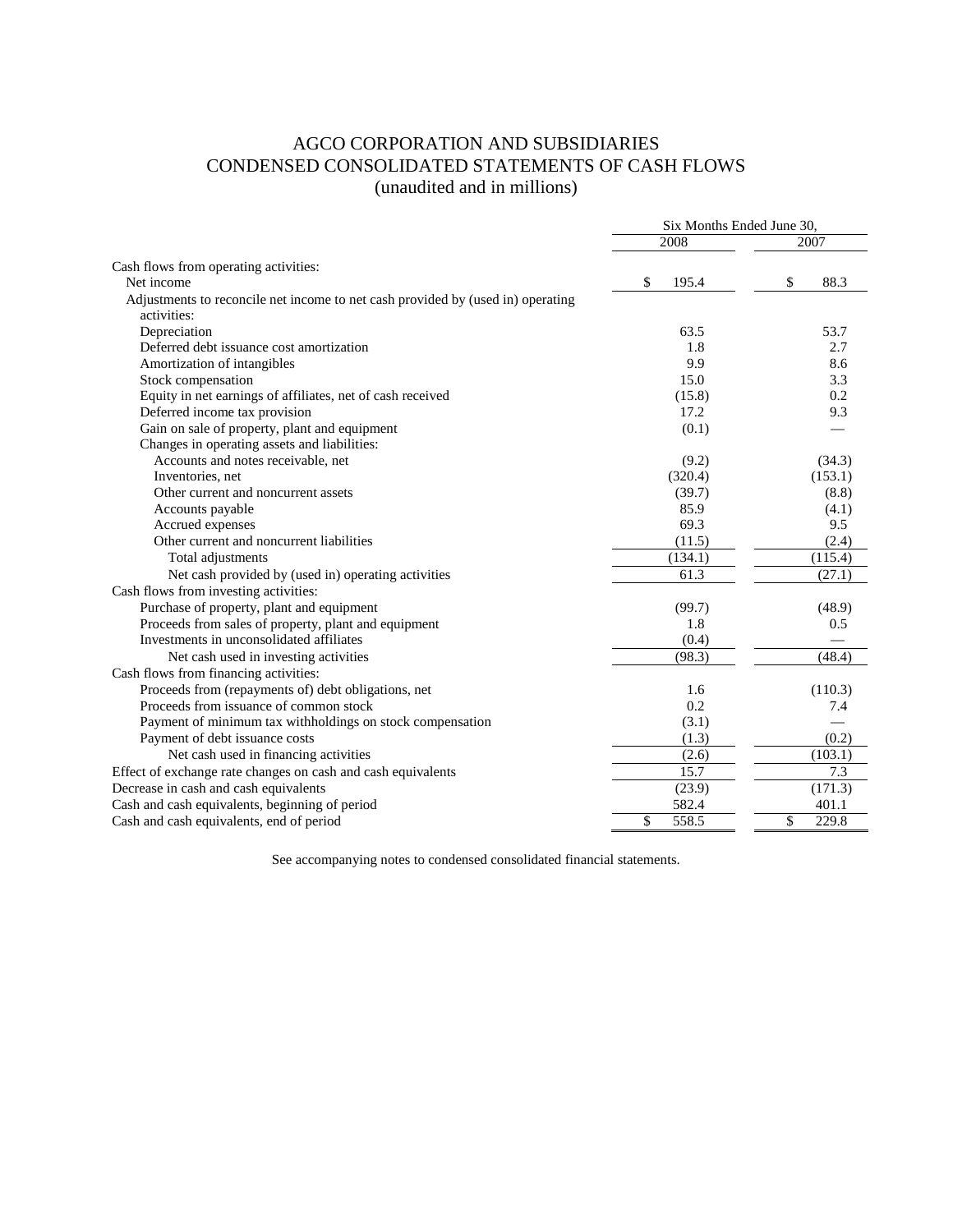# AGCO CORPORATION AND SUBSIDIARIES NOTES TO CONDENSED CONSOLIDATED FINANCIAL STATEMENTS (unaudited, in millions, except per share data)

#### **1. STOCK COMPENSATION EXPENSE**

During the second quarter and first six months of 2008, the Company recorded approximately \$8.6 million and \$15.2 million, respectively, of stock compensation expense in accordance with Statement of Financial Accounting Standards ("SFAS") No. 123R (Revised 2004), "Share-Based Payment" ("SFAS No. 123R"). During the second quarter and first six months of 2007, the Company recorded approximately \$1.7 million and \$3.6 million, respectively, of stock compensation expense in accordance with SFAS No. 123R. The stock compensation expense was recorded as follows:

|                                              |      | Three Months Ended |      |  |             | Six Months Ended |  |      |  |
|----------------------------------------------|------|--------------------|------|--|-------------|------------------|--|------|--|
|                                              |      | June $30$ .        |      |  | June $30$ . |                  |  |      |  |
|                                              | 2008 |                    | 2007 |  | 2008        |                  |  | 2007 |  |
| Cost of goods sold                           |      |                    |      |  |             | 0.4              |  | V.I  |  |
| Selling, general and administrative expenses |      | 8.4                |      |  |             | 14.8             |  |      |  |
| Total stock compensation expense             |      | 8.0                |      |  |             | 15.2             |  | o    |  |

#### **2. INDEBTEDNESS**

Indebtedness consisted of the following at June 30, 2008 and December 31, 2007:

|                                                     | June 30,<br>2008 | December 31,<br>2007 |
|-----------------------------------------------------|------------------|----------------------|
| $6\frac{7}{8}\%$ Senior subordinated notes due 2014 | 315.1            | 291.8                |
| 134% Convertible senior subordinated notes due 2033 | 201.3            | 201.3                |
| 1¼% Convertible senior subordinated notes due 2036  | 201.3            | 201.3                |
| Other long-term debt                                | 0.2              | 2.5                  |
|                                                     | 717.9            | 696.9                |
| Current portion of long-term debt<br>Less:          |                  | (0.2)                |
| 134% Convertible senior subordinated notes due 2033 | (201.3)          | (201.3)              |
| 1¼% Convertible senior subordinated notes due 2036  | (201.3)          | (201.3)              |
| Total indebtedness, less current portion            | 315.3            | 294.1                |

 Holders of the Company's 1¾% convertible senior subordinated notes due 2033 and 1¼% convertible senior subordinated notes due 2036 may convert the notes, if, during any fiscal quarter, the closing sales price of the Company's common stock exceeds 120% of the conversion price of \$22.36 per share for the 1¾% convertible senior subordinated notes and \$40.73 per share for the 1¼% convertible senior subordinated notes for at least 20 trading days in the 30 consecutive trading days ending on the last trading day of the preceding fiscal quarter. As of June 30, 2008 and December 31, 2007, the closing sales price of the Company's common stock had exceeded 120% of the conversion price of both notes for at least 20 trading days in the 30 consecutive trading days ending June 30, 2008 and December 31, 2007, and, therefore, the Company classified both notes as current liabilities. Future classification of the notes between current and long-term debt is dependent on the closing sales price of the Company's common stock during future quarters. The Company believes it is unlikely the holders of the notes would convert the notes under the provisions of the indenture agreement, thereby requiring the Company to repay the principal portion in cash. In the event the notes were converted, the Company believes it could repay the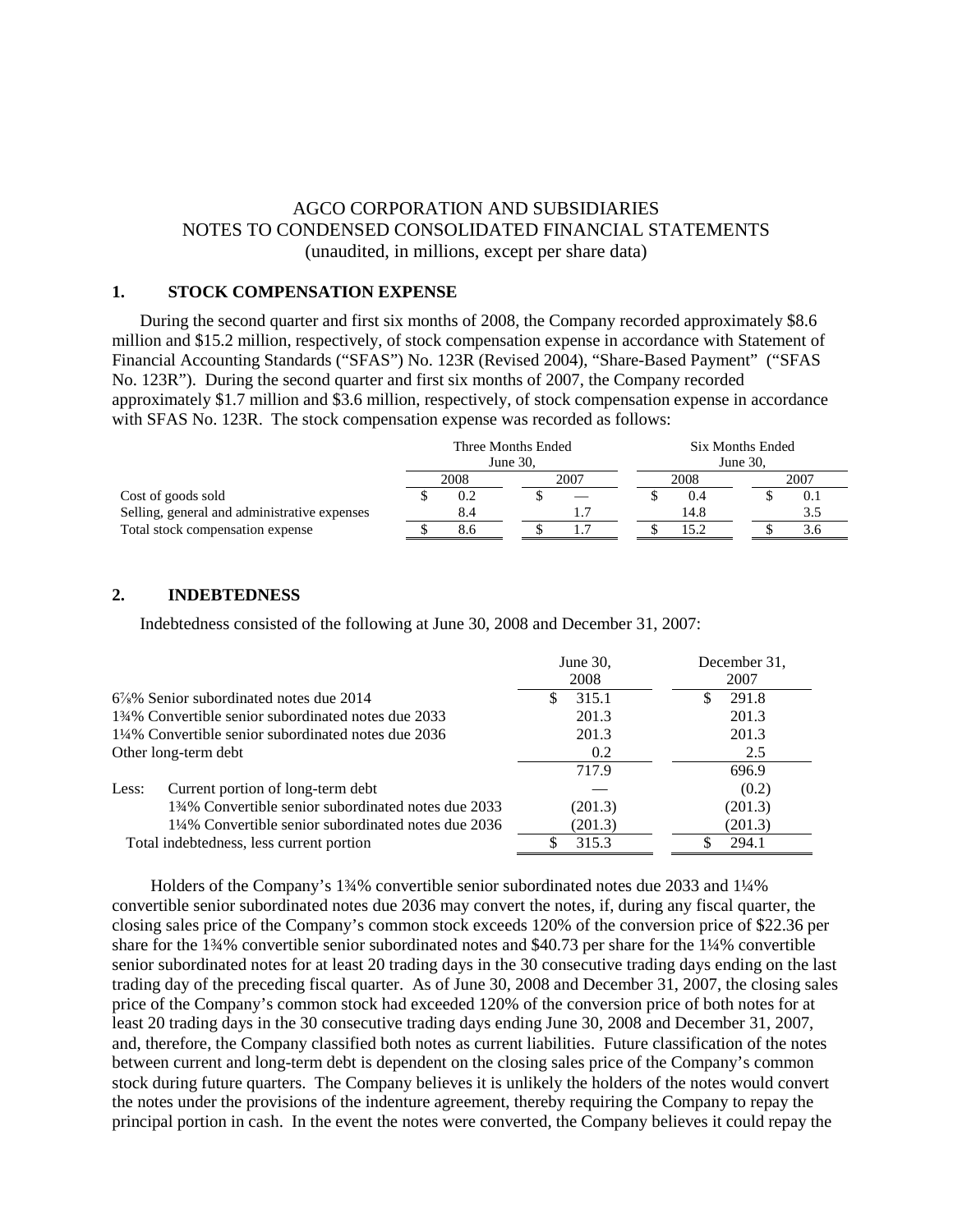notes with available cash on hand, funds from the Company's \$300.0 million multi-currency revolving credit facility, or a combination of these sources.

## **3. INVENTORIES**

Inventories are valued at the lower of cost or market using the first-in, first-out method. Market is current replacement cost (by purchase or by reproduction dependent on the type of inventory). In cases where market exceeds net realizable value (i.e., estimated selling price less reasonably predictable costs of completion and disposal), inventories are stated at net realizable value. Market is not considered to be less than net realizable value reduced by an allowance for an approximately normal profit margin.

Inventories at June 30, 2008 and December 31, 2007 were as follows:

|                              | June 30,<br>2008 | December 31,<br>2007 |
|------------------------------|------------------|----------------------|
| Finished goods               | 570.7            | 391.7                |
| Repair and replacement parts | 398.9            | 361.1                |
| Work in process              | 189.6            | 88.3                 |
| Raw materials                | 367.2            | 293.1                |
| Inventories, net             | \$1,526.4        | \$1.134.2            |

# **4. ACCOUNTS RECEIVABLE SECURITIZATION**

The Company sells wholesale accounts receivable on a revolving basis to commercial paper conduits either on a direct basis or through a wholly-owned special purpose U.S. subsidiary under its United States and Canadian securitization facilities and through a qualifying special purpose entity in the U.K. under its European securitization facility. Outstanding funding under these facilities totaled approximately \$497.0 million at June 30, 2008 and \$446.3 million at December 31, 2007. The funded balance has the effect of reducing accounts receivable and short-term liabilities by the same amount. Losses on sales of receivables primarily from securitization facilities included in other expense, net were \$8.3 million and \$10.2 million for the three months ended June 30, 2008 and 2007, respectively, and \$14.5 million and \$16.8 million for the six months ended June 30, 2008 and 2007, respectively.

The Company has an agreement to permit transferring, on an ongoing basis, the majority of its wholesale interest-bearing receivables in North America to AGCO Finance LLC and AGCO Finance Canada, Ltd., its United States and Canadian retail finance joint ventures. The Company has a 49% ownership interest in these joint ventures. The transfer of the receivables is without recourse to the Company, and the Company will continue to service the receivables. As of June 30, 2008, the balance of interest-bearing receivables transferred to AGCO Finance LLC and AGCO Finance Canada, Ltd. under this agreement was approximately \$71.7 million compared to approximately \$73.3 million as of December 31, 2007.

## **5. EARNINGS PER SHARE**

The Company's \$201.3 million aggregate principal amount of 1¾% convertible senior subordinated notes and its \$201.3 million aggregate principal amount of 1¼% convertible senior subordinated notes provide for (i) the settlement upon conversion in cash up to the principal amount of the converted notes with any excess conversion value settled in shares of the Company's common stock, and (ii) the conversion rate to be increased under certain circumstances if the new notes are converted in connection with certain change of control transactions. Dilution of weighted shares outstanding will depend on the Company's stock for the excess conversion value using the treasury stock method. A reconciliation of net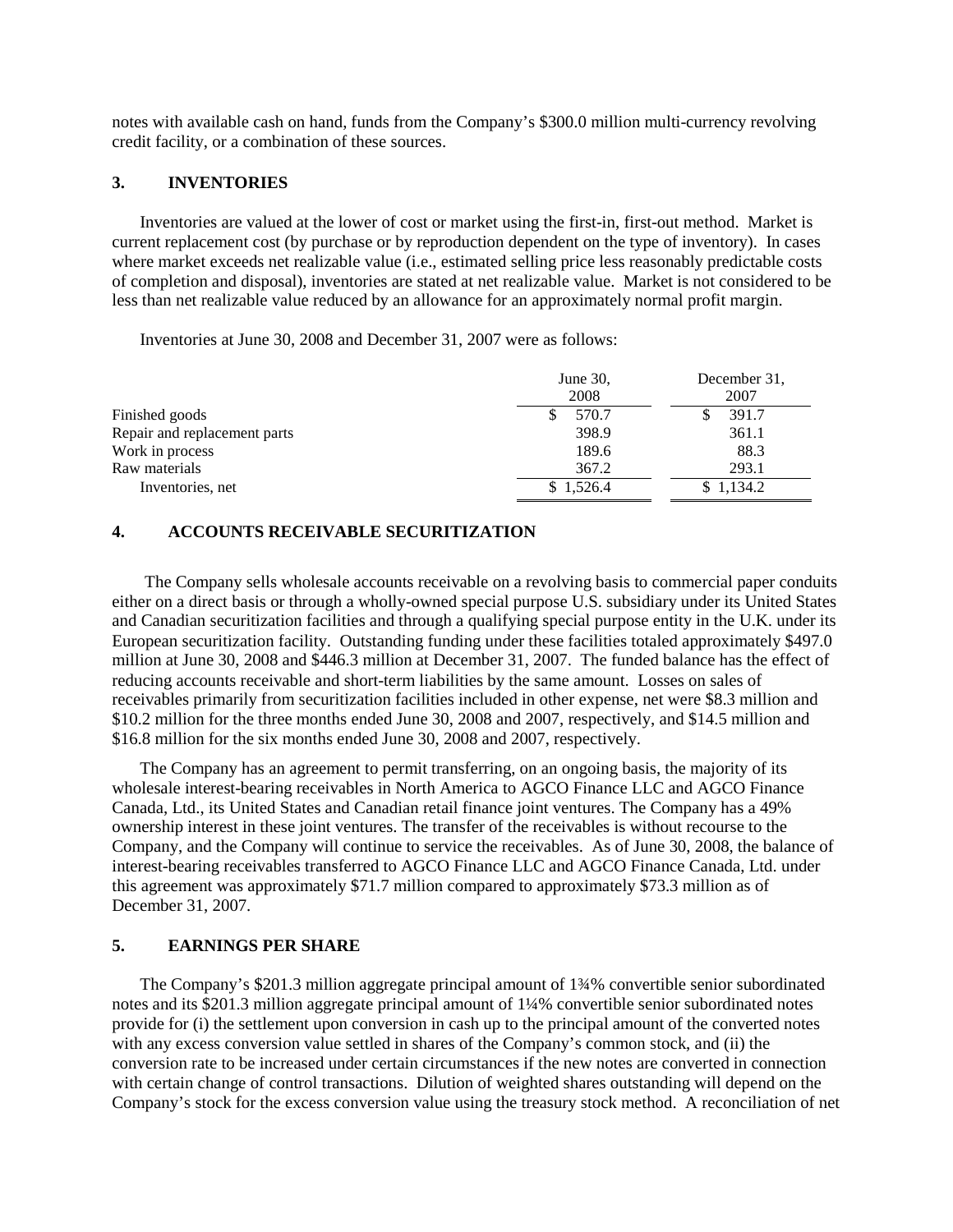income and weighted average common shares outstanding for purposes of calculating basic and diluted earnings per share for the three and six months ended June 30, 2008 and 2007 is as follows:

|                                                                                                                                    |            | Three Months Ended June 30, | Six Months Ended June 30, |           |  |  |
|------------------------------------------------------------------------------------------------------------------------------------|------------|-----------------------------|---------------------------|-----------|--|--|
|                                                                                                                                    | 2008       | 2007                        | 2008                      | 2007      |  |  |
| Basic net income per share:                                                                                                        |            |                             |                           |           |  |  |
| Net income                                                                                                                         | 133.1<br>S | 63.8<br>S                   | 195.4<br>\$               | 88.3      |  |  |
| Weighted average number of common<br>shares outstanding                                                                            | 91.7       | 91.5                        | 91.7                      | 91.4      |  |  |
| Basic net income per share                                                                                                         | 1.45       | 0.70                        | 2.13<br>\$                | 0.97<br>S |  |  |
| Diluted net income per share:                                                                                                      |            |                             |                           |           |  |  |
| Net income for purposes of computing<br>diluted net income per share                                                               | 133.1<br>S | 63.8                        | 195.4<br>S.               | 88.3      |  |  |
| Weighted average number of common                                                                                                  |            |                             |                           |           |  |  |
| shares outstanding                                                                                                                 | 91.7       | 91.5                        | 91.7                      | 91.4      |  |  |
| Dilutive stock options, performance<br>share awards and restricted                                                                 |            |                             |                           |           |  |  |
| stock awards                                                                                                                       | 0.2        | 0.1                         | 0.2                       | 0.2       |  |  |
| Weighted average assumed conversion<br>of contingently convertible senior                                                          |            |                             |                           |           |  |  |
| subordinated notes                                                                                                                 | 7.2        | 4.3                         | 7.3                       | 3.8       |  |  |
| Weighted average number of common<br>and common equivalent shares<br>outstanding for purposes of<br>computing diluted earnings per |            |                             |                           |           |  |  |
| share                                                                                                                              | 99.1       | 95.9                        | 99.2                      | 95.4      |  |  |
| Diluted net income per share                                                                                                       | 1.34       | 0.67                        | 1.97                      | 0.93      |  |  |

#### **6. SEGMENT REPORTING**

The Company has four reportable segments: North America; South America; Europe/Africa/Middle East; and Asia/Pacific. Each regional segment distributes a full range of agricultural equipment and related replacement parts. The Company evaluates segment performance primarily based on income from operations. Sales for each regional segment are based on the location of the third-party customer. The Company's selling, general and administrative expenses, and engineering expenses are charged to each segment based on the region and division where the expenses are incurred. As a result, the components of income from operations for one segment may not be comparable to another segment. Segment results for the three months and six months ended June 30, 2008 and 2007 are as follows: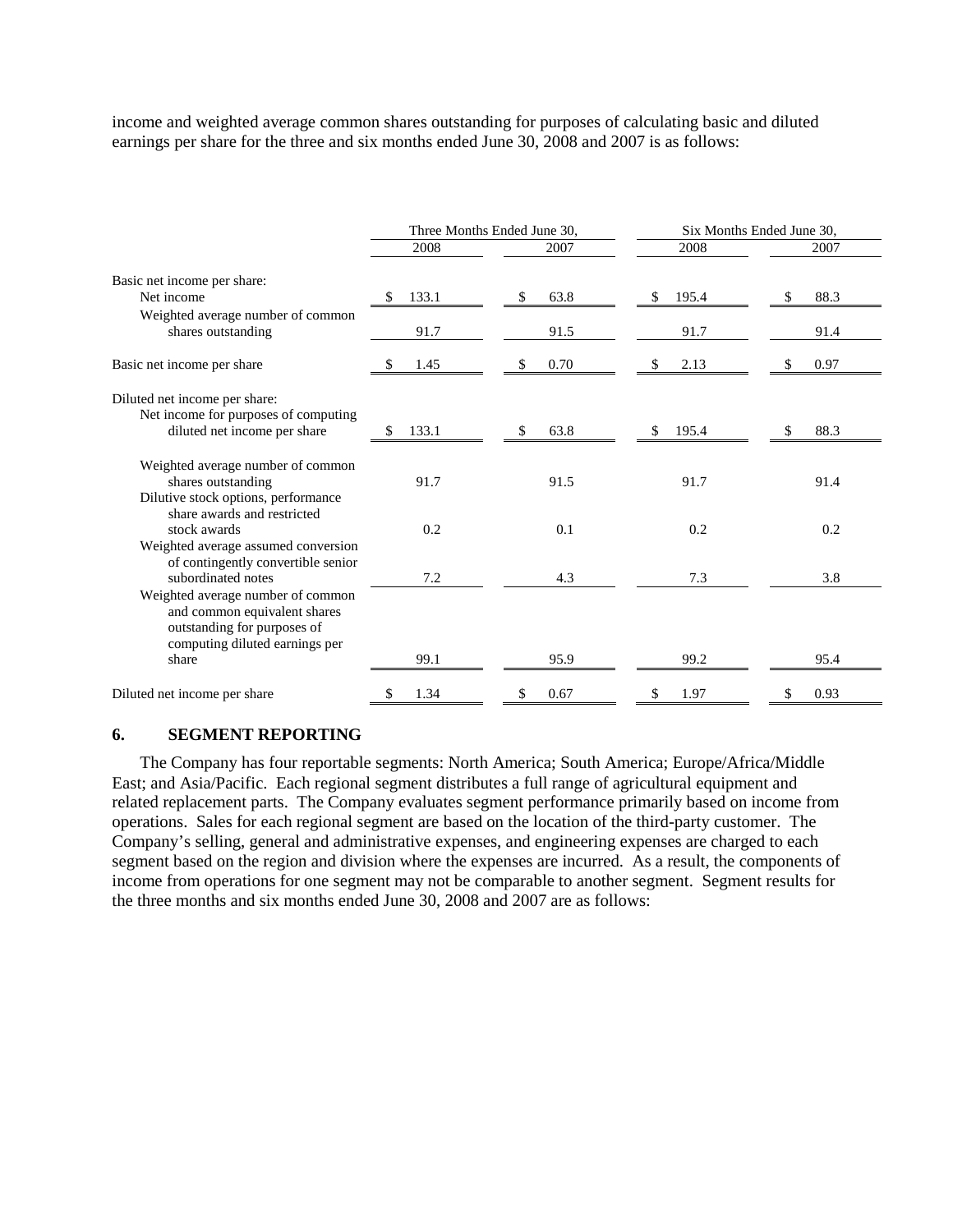| Three Months Ended            | North   | South   | Europe/Africa/ | Asia $\sqrt{ }$ |              |
|-------------------------------|---------|---------|----------------|-----------------|--------------|
| June 30,                      | America | America | Middle East    | Pacific         | Consolidated |
| 2008                          |         |         |                |                 |              |
| Net sales                     | \$465.7 | \$381.1 | \$1,484.8      | \$<br>63.8      | \$2,395.4    |
| (Loss) income from operations | (1.3)   | 36.5    | 175.4          | 7.9             | 218.5        |
| 2007                          |         |         |                |                 |              |
| Net sales                     | \$342.1 | \$257.8 | \$1,073.1      | \$38.4          | \$1,711.4    |
| (Loss) income from operations | (14.8)  | 30.4    | 112.2          | 1.8             | 129.6        |
| Six Months Ended              | North   | South   | Europe/Africa/ | Asia/           |              |
| June $30$ ,                   | America | America | Middle East    | Pacific         | Consolidated |
| 2008                          |         |         |                |                 |              |
| Net sales                     | \$833.4 | \$702.5 | \$2,530.3      | \$115.8         | \$4,182.0    |
| (Loss) income from operations | (14.3)  | 70.9    | 272.8          | 13.7            | 343.1        |
| 2007                          |         |         |                |                 |              |
| Net sales                     | \$668.9 | \$447.1 | \$1,853.2      | 74.8<br>\$      | \$3,044.0    |
| (Loss) income from operations | (22.1)  | 50.1    | 159.3          | 4.9             | 192.2        |

A reconciliation from the segment information to the consolidated balances for income from operations is set forth below:

|                                             | Three Months Ended<br>June 30, |        |      |        |      | <b>Six Months Ended</b><br>June 30, |  |        |
|---------------------------------------------|--------------------------------|--------|------|--------|------|-------------------------------------|--|--------|
|                                             |                                | 2008   | 2007 |        | 2008 |                                     |  | 2007   |
| Segment income from operations              |                                | 218.5  |      | 129.6  |      | 343.1                               |  | 192.2  |
| Corporate expenses                          |                                | (15.9) |      | (12.6) |      | (34.9)                              |  | (23.6) |
| Stock compensation expense                  |                                | (8.4)  |      | (1.7)  |      | (14.8)                              |  | (3.5)  |
| Restructuring and other infrequent expenses |                                | (0.1)  |      | (0.3)  |      | (0.2)                               |  | (0.3)  |
| Amortization of intangibles                 |                                | (5.0)  |      | (4.4)  |      | (9.9)                               |  | (8.6)  |
| Consolidated income from operations         |                                | 189.1  |      | 110.6  |      | 283.3                               |  | 156.2  |